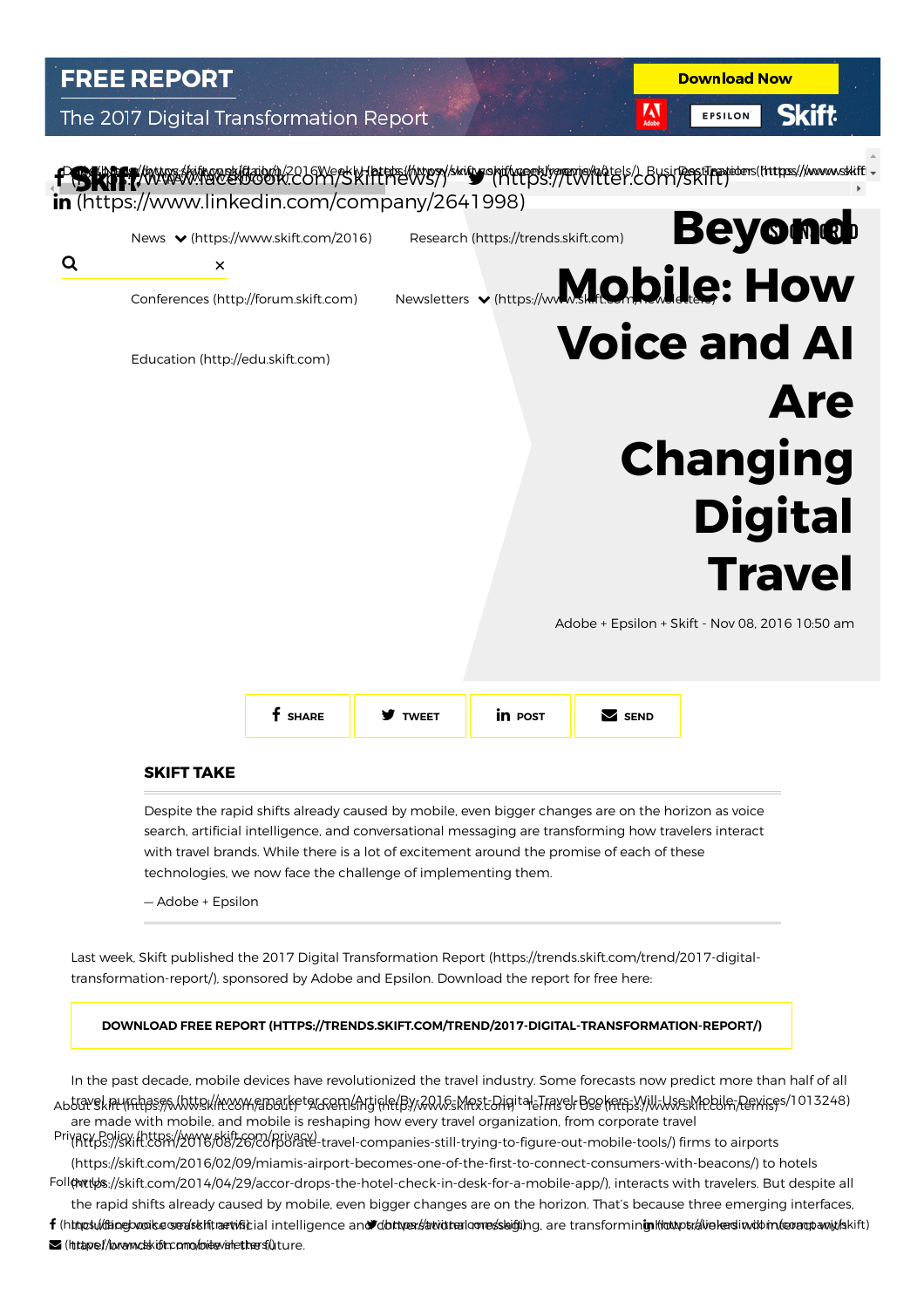The first big shift is the move toward conversational messaging apps like Slack and Facebook's WhatsApp and Messenger. These "chat" apps are reshaping how mobile users communicate with friends, family, coworkers and, increasingly, with travel brands, leading some to proclaim this paradigm as the start of a new era of "conversational commerce [\(https://medium.com/chris-messina/2016-will-be-the-year-of-conversational-commerce-1586e85e3991#.k349tab7x\)](https://medium.com/chris-messina/2016-will-be-the-year-of-conversational-commerce-1586e85e3991#.k349tab7x)."

Many travel companies are already working on messaging tools featuring "artificial intelligence" chatbots, fostering intelligent conversations with users about everything from online booking to customer service to itinerary status. These tools mimic the interface of popular mobile SMS and messaging interfaces already popular with consumers, while also allowing them to make requests using more intuitive language and questions. Online travel agency giant Expedia for example, is [planning to use an AI-powered chat tool to assist with customer service \(https://skift.com/2016/10/11/expedia-plans-to-use](https://skift.com/2016/10/11/expedia-plans-to-use-artificial-intelligence-for-customer-service/)artificial-intelligence-for-customer-service/). "For me to be able to message Expedia on [Facebook] Messenger or text … 'cancel my hotel booking in New York next week,' it is a much more delightful experience than calling or even my getting on the website etc.," said Expedia CEO Dara Khosrowshahi in an October conversation with Skift.

For business travel management firms like BCD Travel, these types of smart, conversational mobile apps provide a new tool [\(http://www.nytimes.com/2016/05/31/business/ai-may-book-your-next-trip-with-a-human-assist.html?\\_r=1\) for the company](http://www.nytimes.com/2016/05/31/business/ai-may-book-your-next-trip-with-a-human-assist.html?_r=1) to quickly resolve simple customer problems so its human agents can focus on more complicated requests. The mobile nature of these tools is also key benefit for business travelers away from the office. Miriam Moscovici, director of emerging technologies for BCD predicted that within the next year, "lower-priority tasks will be handled by self-service artificial intelligence, which will free up human travel agents to do more of the intense work required."

Meanwhile, several airlines are also getting on board with the chatbot trend. KLM Airlines has earned plenty of attention for [allowing travelers to request their boarding pass \(https://messenger.klm.com/\)](https://messenger.klm.com/) within Facebook's Messenger app. Other airlines like Icelandair now even let passengers book flights (https://skift.com/2016/08/03/you-can-now-book-icelandair[tickets-on-facebook-messenger/\) using the same interface. "It's Icelandair's strategy to bring bookings and other services](https://skift.com/2016/08/03/you-can-now-book-icelandair-tickets-on-facebook-messenger/) to the places where our customers are," said Guðmundur Óskarsson, Icelandair's director of marketing and business development, in an August interview with Skift. "We see our customers increasingly using mobile devices, and we believe this channel is a natural progression."

Messaging apps and intelligent chat bots aren't the only trend shaking up mobile interfaces. The other new tool that's soon [to be embraced by more travel brands is voice-powered searches \(https://skift.com/2016/09/27/expedia-priceline-founders](https://skift.com/2016/09/27/expedia-priceline-founders-say-voice-based-search-is-the-next-frontier-in-travel/)say-voice-based-search-is-the-next-frontier-in-travel/). New tools like Amazon's Echo, a device which has already sold 3 million units, allow consumers to use their voice to do everything from call an Uber, order groceries or search for flights [\(https://skift.com/2016/05/13/kayak-trials-search-by-amazon-echo-and-more-digital-marketing-news-this-week/\). Some](https://skift.com/2016/05/13/kayak-trials-search-by-amazon-echo-and-more-digital-marketing-news-this-week/) [hotels like Aloft are even testing out voice-activated rooms \(https://skift.com/2016/08/30/voice-activated-hotel-rooms-are](https://skift.com/2016/08/30/voice-activated-hotel-rooms-are-now-a-thing-at-aloft/)now-a-thing-at-aloft/) that utilize Apple's Siri assistant to help guests raise the thermostat or turn on the lights.

For many travel executives, these voice-search interfaces represent are both a great new opportunity and a threat. On one hand, they are perfect for today's mobile environment. "As we move over to more of a mobile device-centric world, the interaction model with devices is going to be much more voice-based," said Expedia's Khosrowshahi in a conversation with Skift in October.

[About Skift \(https://www.skift.com/about\)](https://www.skift.com/about) [Advertising \(http://www.skiftx.com\)](http://www.skiftx.com/) [Terms of Use \(https://www.skift.com/terms\)](https://www.skift.com/terms)

[Privacy Policy \(https://www.skift.com/privacy\)](https://www.skift.com/privacy)

Follow Us

f [\(https://facebook.com/skiftnews\)](https://facebook.com/skiftnews) **v** [\(https://twitter.com/skift\)](https://twitter.com/skift) **in** [\(https://linkedin.com/company/skift\)](https://linkedin.com/company/skift) [\(https://www.skift.com/newsletters/\)](https://www.skift.com/newsletters/)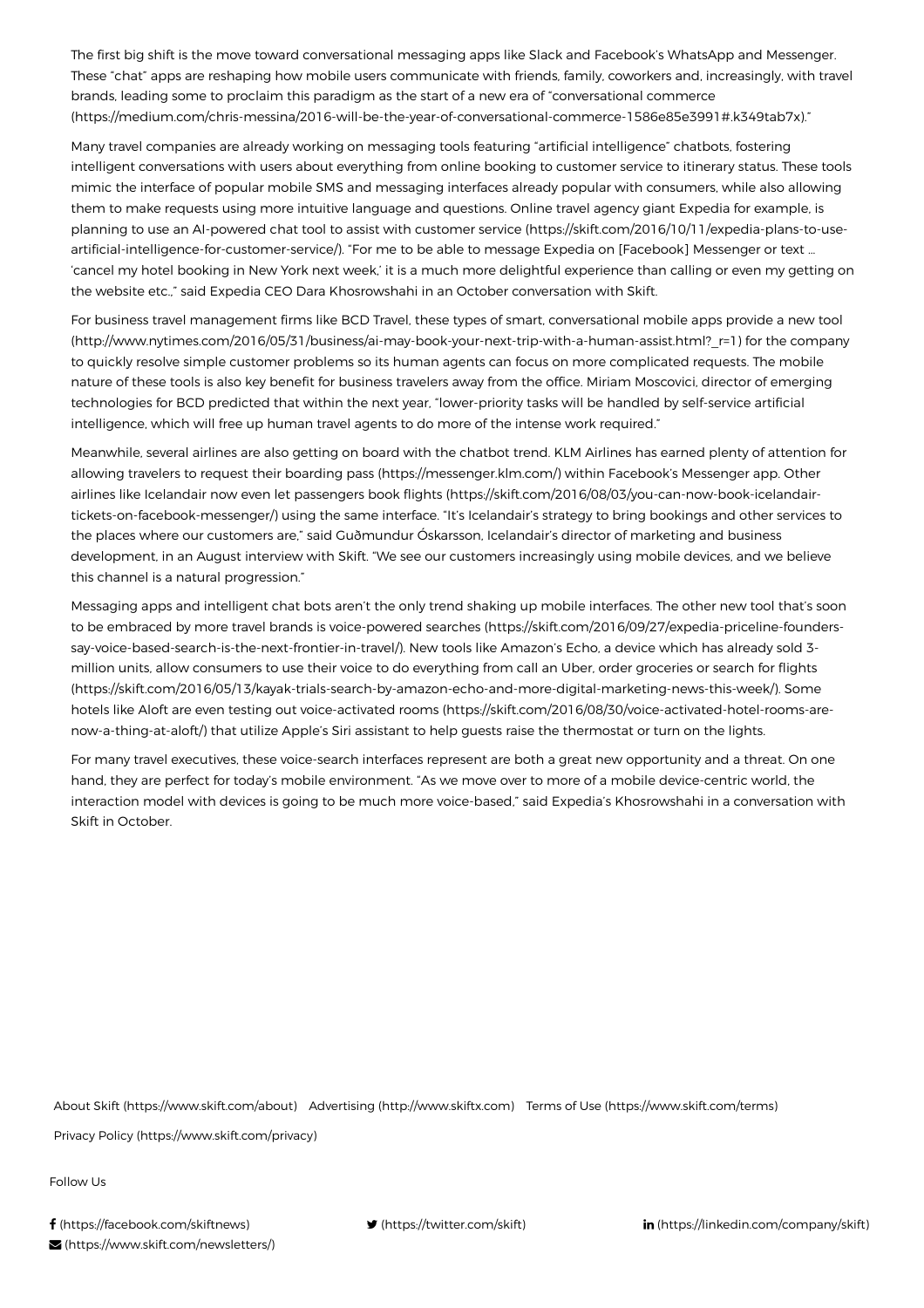

Yet as these same executives note, they will also require much more back-end work from travel brands to educate customers and to provide the right responses. "We have trained over years with wizards to tell people to put in a destination and date, and people have been trained to do that," said Khosrowshahi. "When you go to a voice-based interaction, you can't tell them to ask a question and structure it in one way."

Whatever the interaction model that travel brands choose in the future, be it voice or intelligent chat bots one thing is clear. Typing text into tiny boxes in a mobile web browser is no longer going to cut it in tomorrow's mobile-first future.

#### Three Strategies for Implementing Voice and AI Technology

1.Don't expect bots or voice search to replace human interaction – In the immediate future these tools will mostly be best used for specific use cases (for example, checking a flight status) rather than completely replacing customer service staff. In addition, the tech for these interfaces is still in its infancy, so assuming it can hold natural language conversations is unrealistic. Companies should design their interfaces for new chat bot applications accordingly

2.Consider IT logistics and security – Running chatbots on public platforms like Facebook makes them beholden to those platform's security protocols and encryption. They also often require a new set of programming skills to maintain, requiring new skill sets from the IT team. Keep this in mind in terms of your own company's resources, security protocols and customer data standards.

3.Think about using structured data – New automated systems and search interfaces can help users find and use information in new ways, but they also have inherent constraints. For example, a flight to New York could mean three different airports, but an automated system doesn't necessarily know this right off the bat. Make sure to "structure" data so it can be found in a logical way by automated systems and processes.

#### For more digital insights, visit the Digital Transformation Brief mini-site here:

[GO TO SITE \(HTTP://SKIFT.COM/TAG/DIGITAL-TRANSFORMATION-BRIEF/\)](http://skift.com/tag/digital-transformation-brief/)

Tags: [adobe \(https://skift.com/tag/adobe\)](https://skift.com/tag/adobe), [AI \(https://skift.com/tag/ai\),](https://skift.com/tag/ai) [digital \(https://skift.com/tag/digital-2\),](https://skift.com/tag/digital-2) digital [transformation brief \(https://skift.com/tag/digital-transformation-brief\), Epsilon \(https://skift.com/tag/epsilon\), voice](https://skift.com/tag/digital-transformation-brief) search (https://skift.com/tag/voice-search) [About Skift \(https://www.skift.com/about\)](https://www.skift.com/about) [Advertising \(http://www.skiftx.com\)](http://www.skiftx.com/) [Terms of Use \(https://www.skift.com/terms\)](https://www.skift.com/terms)

 Follow this Storyline [Privacy Policy \(https://www.skift.com/privacy\)](https://www.skift.com/privacy)

Follow Us

 $f$  share  $\parallel$  **y** tweet  $\parallel$  in post  $\parallel$  **S** send f [\(https://facebook.com/skiftnews\)](https://facebook.com/skiftnews) **v** [\(https://twitter.com/skift](https://twitter.com/skift)[\)](javascript:) **in** [\(https://linkedin.com/company/skift\)](https://linkedin.com/company/skift) [\(https://www.skift.com/newsletters/\)](https://www.skift.com/newsletters/)